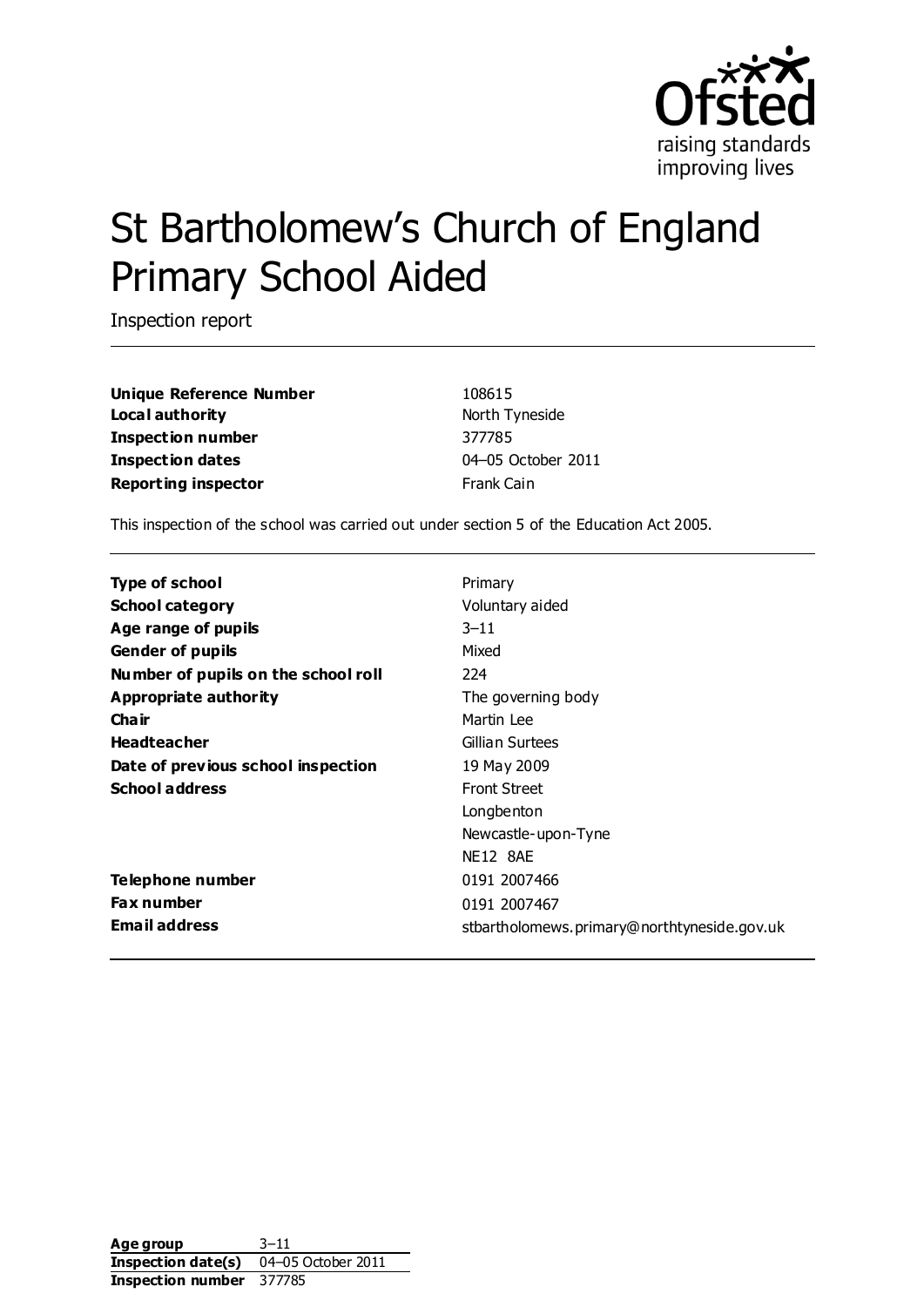The Office for Standards in Education, Children's Services and Skills (Ofsted) regulates and inspects to achieve excellence in the care of children and young people, and in education and skills for learners of all ages. It regulates and inspects childcare and children's social care, and inspects the Children and Family Court Advisory Support Service (Cafcass), schools, colleges, initial teacher training, work-based learning and skills training, adult and community learning, and education and training in prisons and other secure establishments. It rates council children's services, and inspects services for looked after children, safeguarding and child protection.

Further copies of this report are obtainable from the school. Under the Education Act 2005, the school must provide a copy of this report free of charge to certain categories of people. A charge not exceeding the full cost of reproduction may be made for any other copies supplied.

If you would like a copy of this document in a different format, such as large print or Braille, please telephone 0300 123 4234, or email [enquiries@ofsted.gov.uk](mailto:enquiries@ofsted.gov.uk)

You may copy all or parts of this document for non-commercial purposes, as long as you give details of the source and date of publication and do not alter the information in any way.

To receive regular email alerts about new publications, including survey reports and school inspection reports, please visit our website and go to 'Subscribe'.

Piccadilly Gate Store Street Manchester M1 2WD

T: 0300 123 4234 Textphone: 0161 618 8524 [enquiries@ofsted.gov.uk](mailto:enquiries@ofsted.gov.uk) [www.ofsted.gov.uk](http://www.ofsted.gov.uk)



© Crown copyright 2011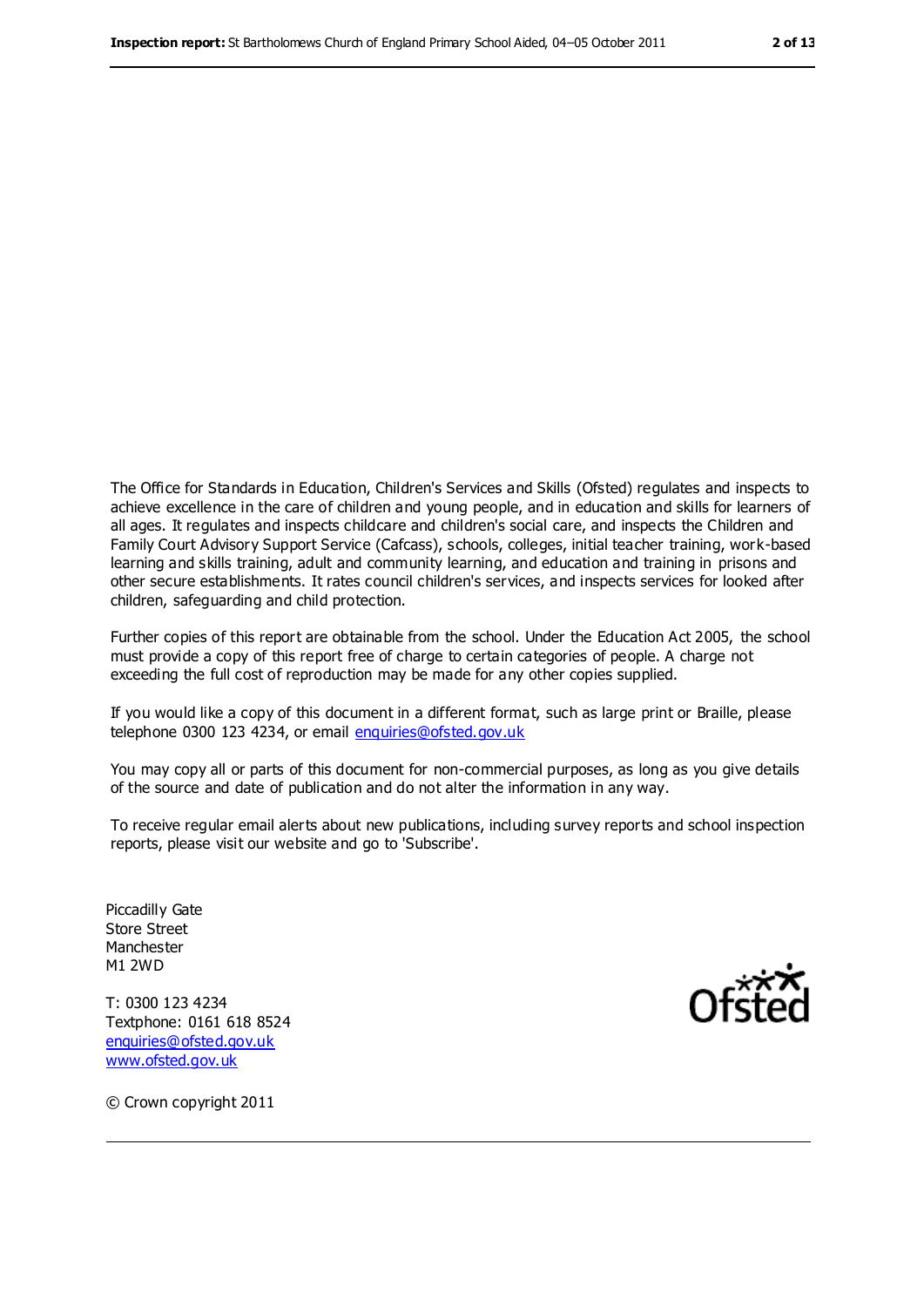# **Introduction**

This inspection was carried out by three additional inspectors. Inspectors visited 12 lessons or parts of lessons taught by eight different teachers and looked at pupils' work. Discussions took place with governors, members of the governing body, staff and groups of pupils. Inspectors looked at documents, including policies relating to safeguarding, the most recent School Improvement Partner report and selfevaluation records, reports to the governing body and the school's own assessment data. The inspectors analyzed questionnaires from pupils and staff as well as those from 119 parents and carers.

The inspection team reviewed many aspects of the school's work. It looked in detail at a number of key areas.

- The current attainment and progress of pupils, including significant groups, as they move through the school.
- The accuracy with which the school assesses pupils' attainment and progress.
- $\blacksquare$  The accuracy with which the school judges the quality of teaching and learning.
- The extent to which leaders and managers contribute to the overall effectiveness of the school.
- The reasons the school succeeds in having such high levels of attendance.

## **Information about the school**

St Bartholomew's is a smaller-than-average-sized primary school. Most pupils are of White British heritage. A very small minority are from minority ethnic groups. Very few pupils speak English as an additional language. The proportion of pupils with special educational needs and/or disabilities is below average. The proportion of pupils known to be eligible for free school meals is also below average. The school has received enhanced Healthy School status. There have been significant staffing changes, including three new appointments to the teaching staff in the last 18 months.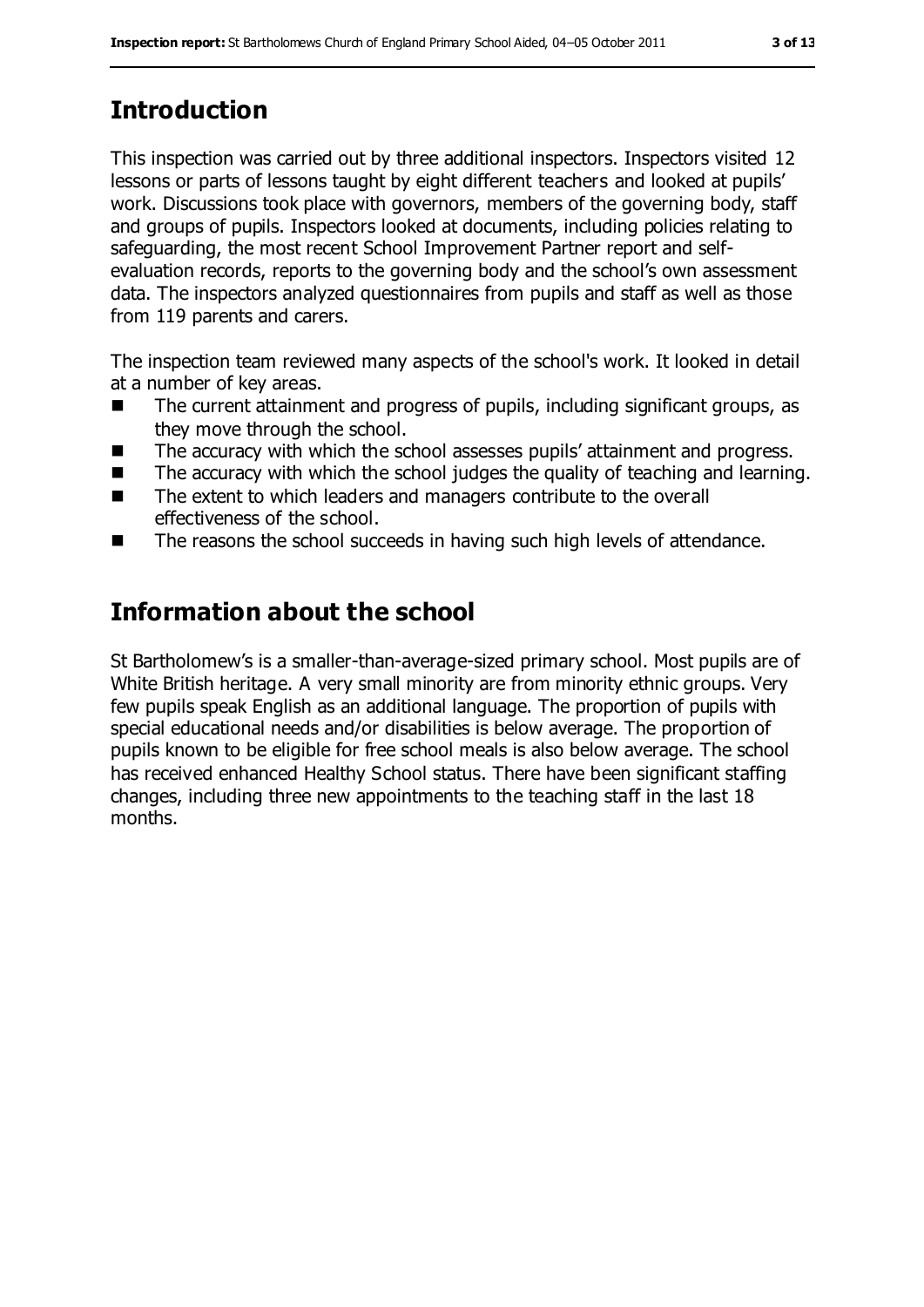**Inspection grades: 1 is outstanding, 2 is good, 3 is satisfactory and 4 is inadequate** Please turn to the glossary for a description of the grades and inspection terms

## **Inspection judgements**

#### **Overall effectiveness: how good is the school? 3**

#### **The school's capacity for sustained improvement 3**

#### **Main findings**

St Bartholomew's is a satisfactory school. Pupils' good outcomes in their personal development are key strengths of the school and help explain the excellent support given to it by parents and carers. One typical parental view was that the school is 'a friendly and nurturing place'. The attendance of pupils is consistently high compared to schools nationally. This is due in part to the school's extremely strong, caring ethos but also to the good-quality care, guidance and support it provides and to the outstanding parental engagement. Behaviour in classrooms and around the school is good. Pupils work and play together happily. They feel safe in school and always feel that they have someone to turn to if they need help. Their spiritual, moral, social and cultural development is consistently good. The introduction since the previous inspection of the International Primary Curriculum is making learning more fun and exciting for pupils.

Children enter the Nursery with attainment that is broadly at the level expected for their age. Progress throughout the school is satisfactory overall but uneven. Progress is good in the Early Years Foundation Stage and Key Stage 1 but slows in Key Stage 2 because teaching in this key stage is sometimes not as strong. Attainment at the end of Year 6 is broadly average. Teachers plan work to match pupils' learning needs and in the more effective lessons this provides suitable levels of challenge for different groups of pupils. However, in other lessons pupils are not sufficiently challenged by the learning activities provided. In addition, teachers do not consistently use written feedback to give pupils a clear idea of how to improve their work. Pupils with special educational needs and/or disabilities make good progress because of the effective support programmes put in place for them.

The school's capacity for improvement is satisfactory and becoming stronger. This is partly due to recent appointments which have begun to strengthen monitoring procedures and which, as a result, offer some opportunities for teachers to improve their practice. However, subject leaders only have limited opportunities to monitor and help improve the quality of provision in their subjects. Self-evaluation is increasingly accurate and is enabling leaders to identify and address weaknesses. As a result, the quality of teaching is improving but there are still areas of inconsistency that adversely affect pupils' attainment and the rate of progress. The governing body offers good support to school leaders but does not yet challenge them robustly enough.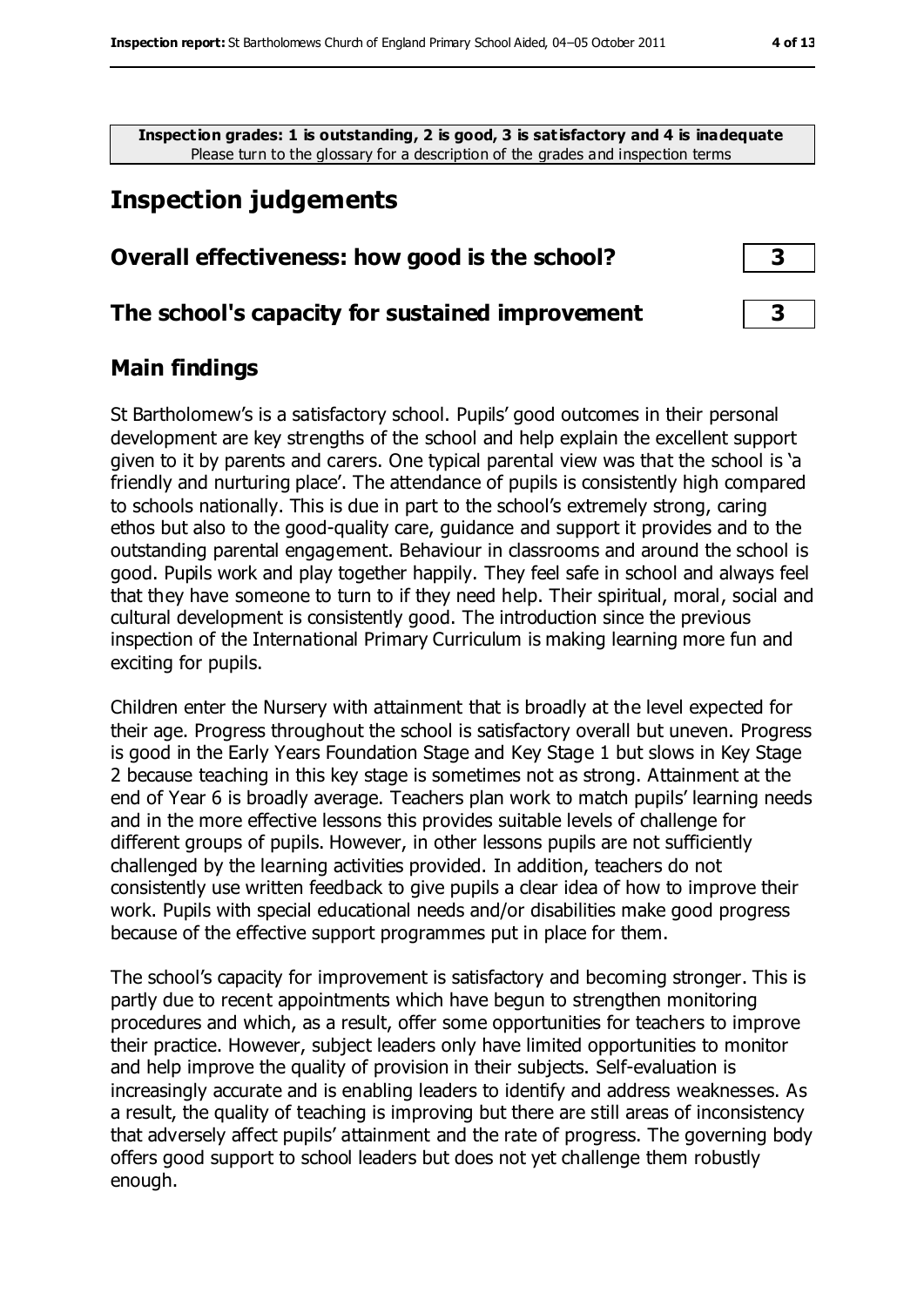Up to 40% of the schools whose overall effectiveness is judged satisfactory may receive a monitoring visit by an Ofsted inspector before their next section 5 inspection.

### **What does the school need to do to improve further?**

- Accelerate progress and raise attainment, especially at Key Stage 2, by:
	- consistently and accurately matching activities in lessons to pupils' learning needs so they are challenged to achieve well
	- consistently providing pupils with written feedback through marking, incorporating well-defined next steps for improvement
	- developing a more systematic approach to using assessment to improve the quality of learning during lessons by enabling pupils to assess their own work and that of others.
- Sharpen whole-school approaches to self-evaluation in order to quicken the rate of improvement by:
	- giving subject leaders sufficient opportunities to monitor teaching in their subjects and provide teachers with guidance to improve their practice
	- ensuring the governing body provides robust challenge to school leaders.

#### **Outcomes for individuals and groups of pupils 3**

In lessons pupils are keen, work well and enjoy learning, especially where teaching provides them with the right degree of challenge to learn. Pupils' progress, however, is varied as in some lessons, particularly in Key Stage 2, the work provided is less challenging for some pupils. Analysis of school data shows that pupils' progress, overall, is now improving. Inspection findings support this view. Attainment by the end of Key Stage 2 is broadly average although boys do slightly less well than girls.

Pupils' behaviour is consistently good. They are friendly and helpful to each other as they move around the school. There are very few incidents of poor behaviour and there have been no exclusions for seven years. Pupils are closely involved with their school and wider community. They have an active school council which organises fundraising events and have a choir which performs at events within the local community, for example at Whitley Bay Playhouse. In school pupils work very well with each other in a cooperative way and develop good social skills, as well as growing in confidence and perseverance when tackling their work. Their good moral and social skills were evident, for example, when they showed great respect for others in an assembly which stressed the importance of friendship. Attendance is high and punctuality is excellent.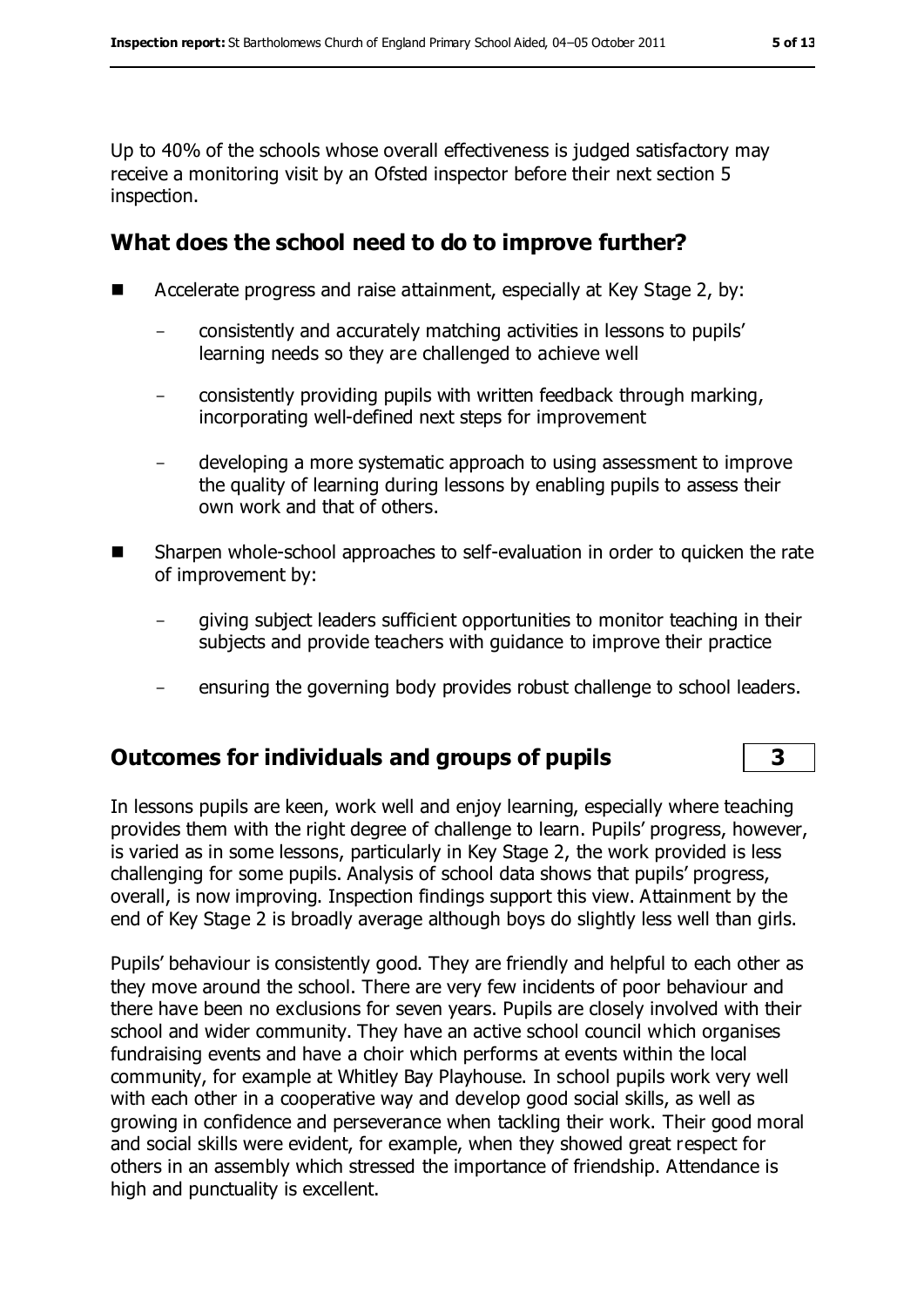| These are the grades for pupils' outcomes                                     |   |
|-------------------------------------------------------------------------------|---|
| Pupils' achievement and the extent to which they enjoy their learning         |   |
| Taking into account:                                                          |   |
| Pupils' attainment <sup>1</sup>                                               | 3 |
| The quality of pupils' learning and their progress                            |   |
| The quality of learning for pupils with special educational needs and/or      | 2 |
| disabilities and their progress                                               |   |
| The extent to which pupils feel safe                                          |   |
| Pupils' behaviour                                                             | 7 |
| The extent to which pupils adopt healthy lifestyles                           | 2 |
| The extent to which pupils contribute to the school and wider community       | 2 |
| The extent to which pupils develop [workplace and other skills]/[skills] that |   |
| will contribute to their future economic well-being                           |   |
| Taking into account:                                                          |   |
| Pupils' attendance <sup>1</sup>                                               |   |
| The extent of pupils' spiritual, moral, social and cultural develop ment      |   |

#### **How effective is the provision?**

l

While the quality of teaching is satisfactory overall it varies across the school. Where teaching is good, tasks are well structured and challenging for all groups of pupils so they make good progress. Where teaching is less effective, the pace of lessons is slower and at times pupils are not stretched enough by tasks appropriate to their ability. Teachers' planning is developing and more attention is being given to the use of assessment in this process through a formal system of assessing pupils' progress. Marking is satisfactory but it is not always consistent in giving pupils advice on what they need to do to improve their work and move to the next stage in their learning. Some examples of good assessment for learning were seen with pupils involved in assessing their own understanding but this is not consistent across the school and opportunities are missed for pupils to assess each other's work.

The revised curriculum is popular with parents and carers as well as with pupils. For example, one parent commented that the pupils were 'enjoying an exciting curriculum'. Pupils supported this view, one commenting that the experiments in science were 'cool'. During the inspection Year 1 pupils visited a local optician as part of their work on 'senses' and returned enthusiastic about what they saw, felt, smelled and heard on their journey. Their experiences were then skillfully exploited by the teacher in a lesson based on the theme they were studying. Already the curriculum is having a positive effect on outcomes for pupils' personal development but it is too soon for its effect on pupils' academic attainment to be fully evident.

The caring Christian ethos of the school is reflected in positive relationships between adults and pupils and the strong personal development outcomes shown by the overwhelming majority of pupils. There is a welcoming environment for parents and carers. The school can demonstrate that it not only identifies potentially vulnerable children but also effectively puts in place effective intervention strategies and support to help them.

<sup>&</sup>lt;sup>1</sup>The grades for attainment and attendance are: 1 is high; 2 is above average; 3 is broadly average; and 4 is low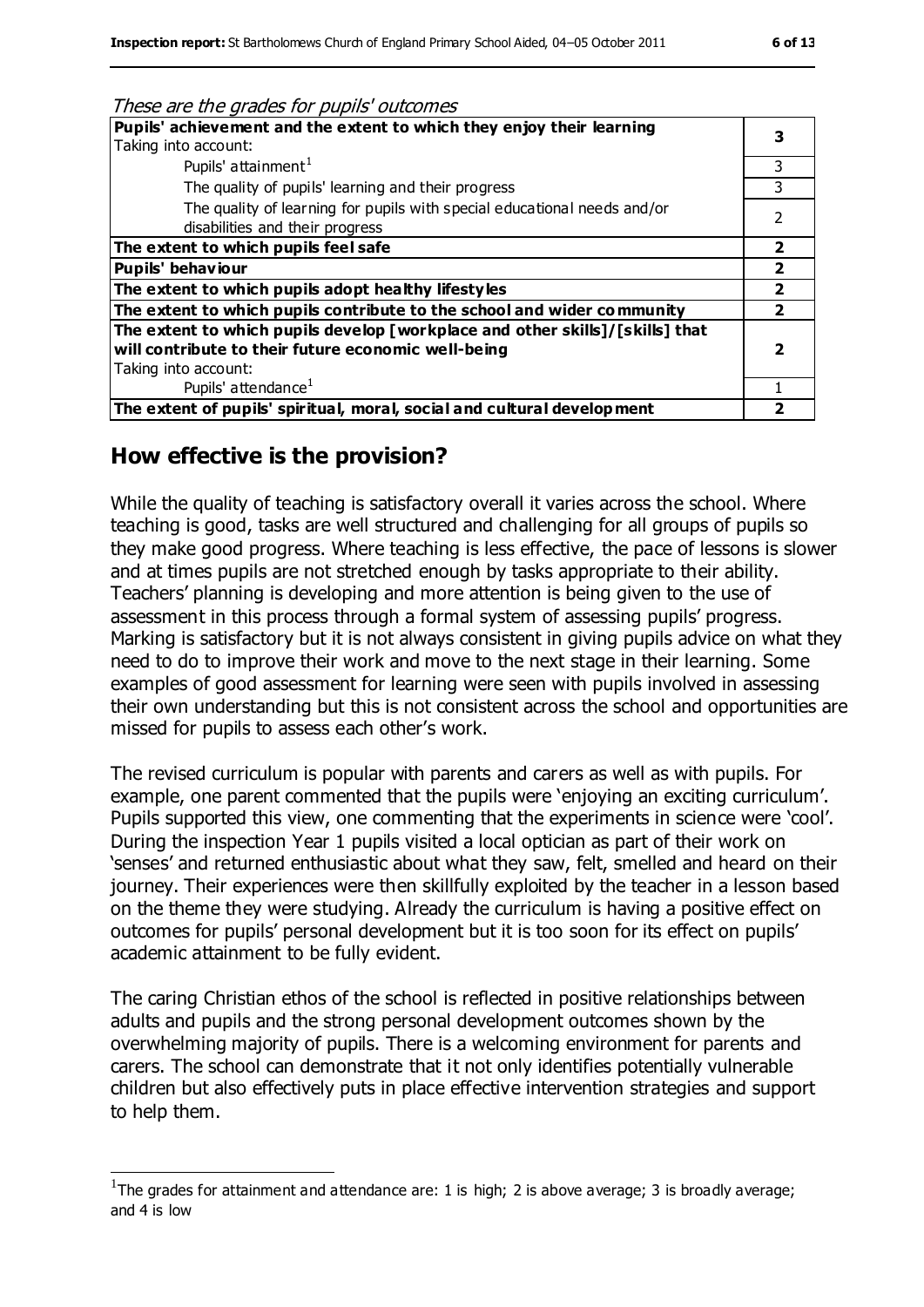#### These are the grades for the quality of provision

| The quality of teaching                                                                                    |  |
|------------------------------------------------------------------------------------------------------------|--|
| Taking into account:                                                                                       |  |
| The use of assessment to support learning                                                                  |  |
| The extent to which the curriculum meets pupils' needs, including, where<br>relevant, through partnerships |  |
| The effectiveness of care, guidance and support                                                            |  |

#### **How effective are leadership and management?**

Staff are now settled and have a common sense of purpose which is increasingly focused on improving pupils' performance. More rigorous monitoring of key subject areas to improve consistency in teaching is now taking place although subject leaders' involvement in observing lessons has yet to be fully developed. The headteacher is taking positive action to secure improvement by developing an accurate system for assessing teachers' performance. The governing body is highly committed to the school. Its members take their responsibilities seriously and are very visible in the school community but it does not yet offer sufficient challenge to school leaders through its monitoring of policies and procedures.

The school promotes equal opportunity satisfactorily but there are some slight inconsistencies in the performance of boys compared with girls and between classes because sometimes work is not sufficiently challenging. Safeguarding is satisfactory and all legal requirements are met. Pupils and parents and carers are very happy that all in school are safe. The support of parents and carers at the school is a great strength of St Bartholomew's. There are over a hundred parents and carers who volunteer to help in school as well as on visits and this contributes very positively to pupils' learning and well-being. Responses to the parental questionnaire also show a great deal of support for the school. The school evaluates the impact of its planning to promote community cohesion. Besides visitors from other faiths, it has welcomed pupils from other faiths to become members of its community. It has very strong links with a local Roman Catholic school. It also has links with a school in Botswana.

These are the grades for the leadership and management

| The effectiveness of leadership and management in embedding ambition and<br>driving improvement                                                                     |   |
|---------------------------------------------------------------------------------------------------------------------------------------------------------------------|---|
| Taking into account:                                                                                                                                                |   |
| The leadership and management of teaching and learning                                                                                                              |   |
| The effectiveness of the governing body in challenging and supporting the<br>school so that weaknesses are tackled decisively and statutory responsibilities<br>met |   |
| The effectiveness of the school's engagement with parents and carers                                                                                                |   |
| The effectiveness of partnerships in promoting learning and well-being                                                                                              |   |
| The effectiveness with which the school promotes equality of opportunity and<br>tackles discrimination                                                              | 3 |
| The effectiveness of safeguarding procedures                                                                                                                        | 3 |
| The effectiveness with which the school promotes community cohesion                                                                                                 |   |
| The effectiveness with which the school deploys resources to achieve value for<br>money                                                                             | 3 |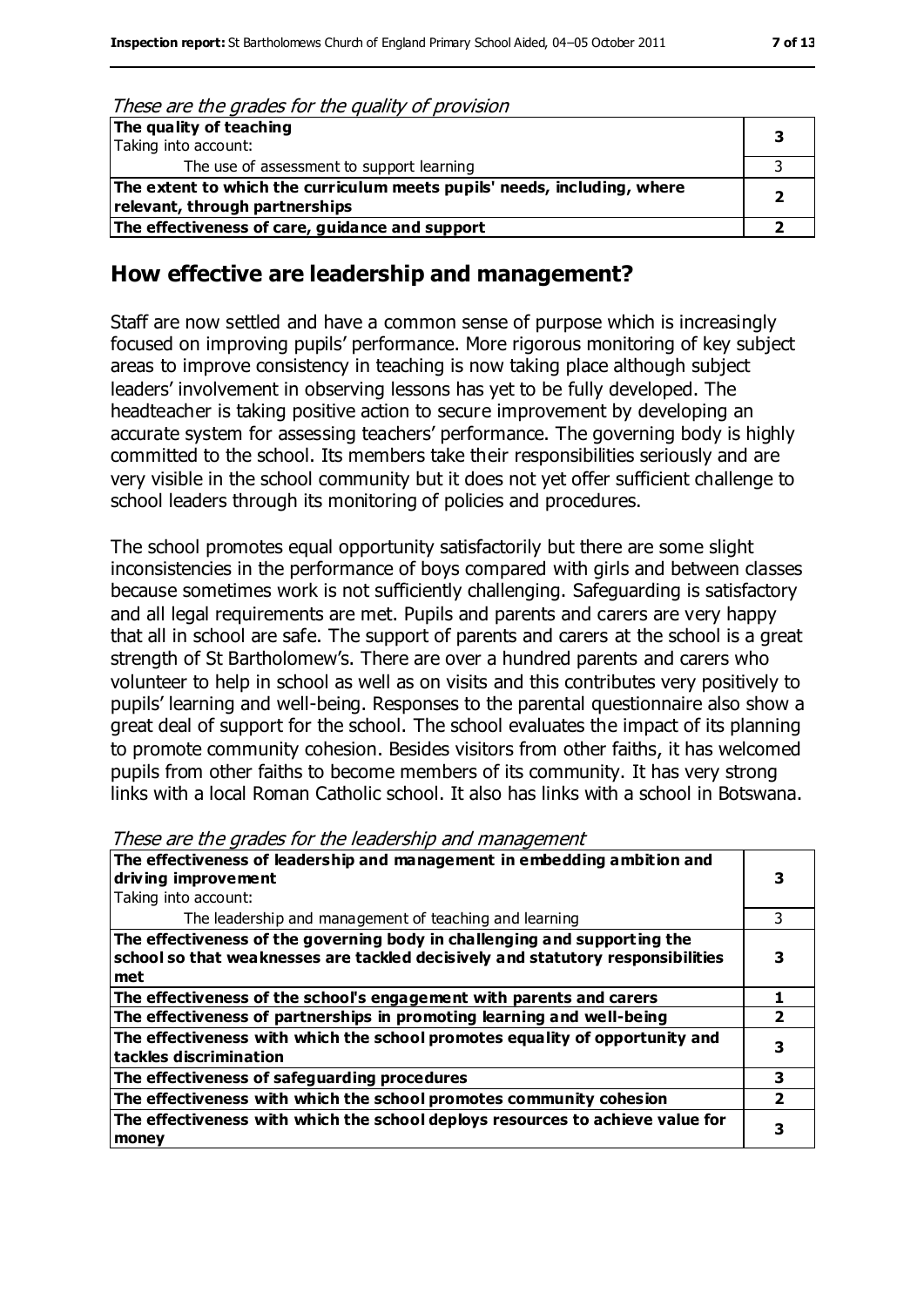## **Early Years Foundation Stage**

When they start school in the Nursery class children settle quickly, confidently and happily in the warm, caring environment the setting provides. Children whose circumstances make them potentially more vulnerable are particularly well supported. As children develop, most make good progress towards the goals expected of them. They behave well and display a positive approach to their learning. Staff encourage children to take a lead in their own learning and they are increasingly confident explaining things for themselves, as some did, for example, when using a camera to photograph the sky and clouds. Opportunities for children to pursue their curiosity when outdoors are, however, less evident in the Reception class.

Children are encouraged to develop their early reading and writing skills by being given an interesting range of activities to practise these skills, for example reading a restaurant menu before ordering a pizza with the 'waitress' writing down the order. There are very positive relationships with parents and carers, with many taking part in early morning reading practice in the Nursery library, for example. Welfare requirements are met well, including rigorous daily hygiene rules. Leadership and management are well focused on helping children to make good progress.

These are the grades for the Early Years Foundation Stage

| Overall effectiveness of the Early Years Foundation stage                             |  |
|---------------------------------------------------------------------------------------|--|
| Taking into account:                                                                  |  |
| Outcomes for children in the Early Years Foundation Stage                             |  |
| The quality of provision in the Early Years Foundation Stage                          |  |
| The effectiveness of leadership and management in the Early Years Foundation<br>Stage |  |

## **Views of parents and carers**

Over half the parents and carers of pupils on roll responded to the inspection questionnaire. They were overwhelming in their support for the school and all thought their children enjoyed school and were safe there. The view of one parent reflected the general feeling in writing that the school provides 'an excellent start to lifelong learning' with 'loving and dedicated staff'. Overall, parents were happy that teaching was good and that the pupils were making good progress. A small minority, however, expressed in writing some concern that progress in Key Stage 2 was not as positive as in Key Stage 1. Inspection findings support this view. Inspectors found much to support parents' and carers' positive views and these are reflected in the report, although inspection findings are that teaching and progress are satisfactory overall rather than good. There was no pattern to the other very small number of negative views expressed.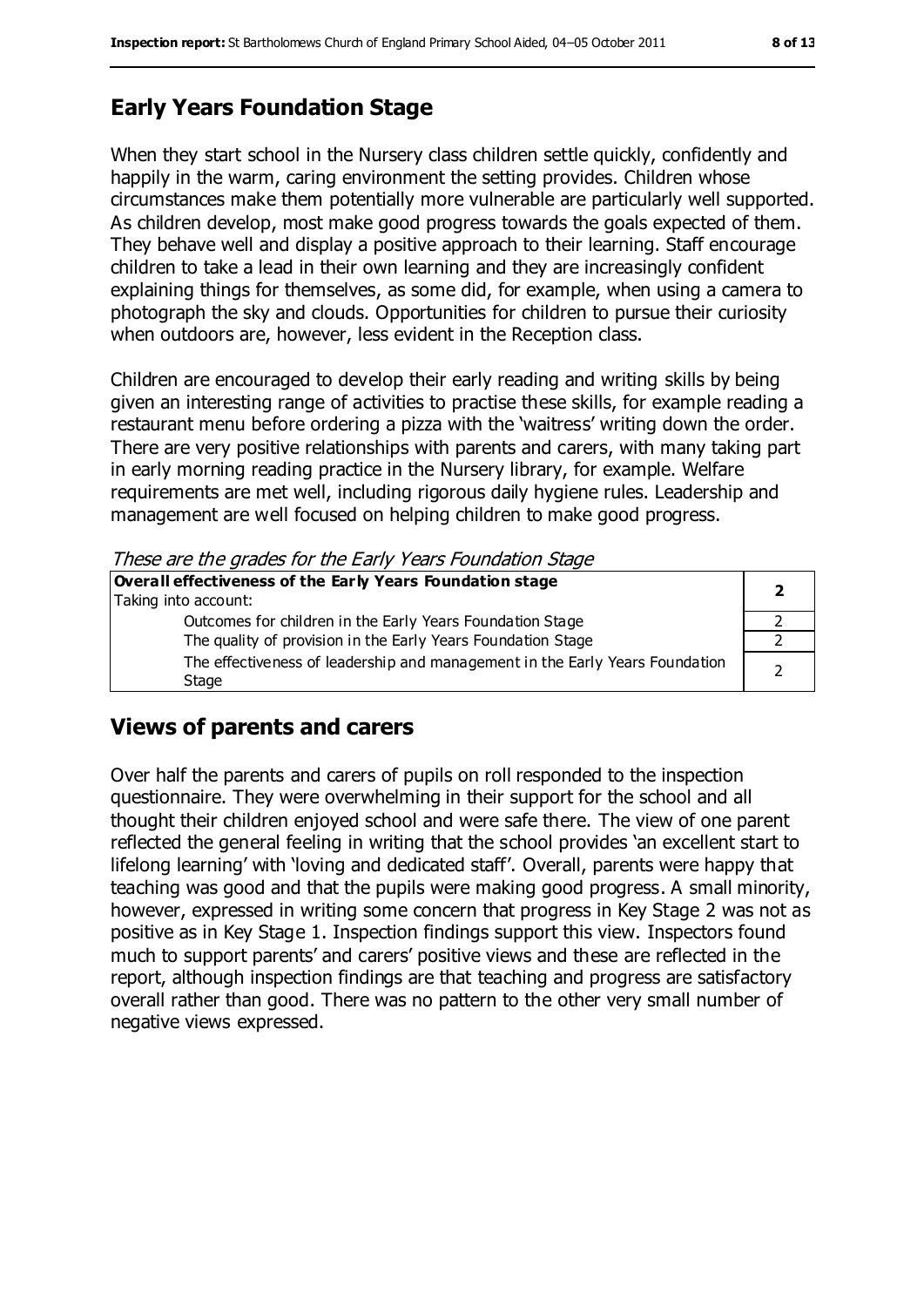## **Responses from parents and carers to Ofsted's questionnaire**

Ofsted invited all the registered parents and carers of pupils registered at St Bartholomew's Church of England Primary School Aided to complete a questionnaire about their views of the school.

In the questionnaire, parents and carers were asked to record how strongly they agreed with 13 statements about the school.

The inspection team received 119 completed questionnaires by the end of the on-site inspection. In total, there are 224 pupils registered at the school.

| <b>Statements</b>                                                                                                                                                                                                                                       | <b>Strongly</b><br>agree |               | <b>Agree</b> |               | <b>Disagree</b> |                | <b>Strongly</b><br>disagree |               |
|---------------------------------------------------------------------------------------------------------------------------------------------------------------------------------------------------------------------------------------------------------|--------------------------|---------------|--------------|---------------|-----------------|----------------|-----------------------------|---------------|
|                                                                                                                                                                                                                                                         | <b>Total</b>             | $\frac{1}{2}$ | <b>Total</b> | $\frac{0}{0}$ | <b>Total</b>    | $\frac{1}{2}$  | <b>Total</b>                | $\frac{0}{0}$ |
| My child enjoys school                                                                                                                                                                                                                                  | 82                       | 69            | 37           | 31            | 0               | $\mathbf 0$    | 0                           | 0             |
| The school keeps my child<br>safe                                                                                                                                                                                                                       | 91                       | 76            | 28           | 24            | 0               | $\mathbf 0$    | $\mathbf 0$                 | $\mathbf 0$   |
| The school informs me<br>about my child's progress                                                                                                                                                                                                      | 60                       | 50            | 52           | 44            | 4               | 3              | $\mathbf 0$                 | $\mathbf 0$   |
| My child is making enough<br>progress at this school                                                                                                                                                                                                    | 60                       | 50            | 46           | 39            | 6               | 5              | $\mathbf 0$                 | $\mathbf 0$   |
| The teaching is good at<br>this school                                                                                                                                                                                                                  | 60                       | 50            | 51           | 43            | $\overline{4}$  | 3              | $\mathbf 0$                 | $\mathbf 0$   |
| The school helps me to<br>support my child's learning                                                                                                                                                                                                   | 56                       | 47            | 56           | 47            | 6               | 5              | $\mathbf 0$                 | $\mathbf 0$   |
| The school helps my child<br>to have a healthy lifestyle                                                                                                                                                                                                | 71                       | 60            | 47           | 39            | $\mathbf{1}$    | $\mathbf{1}$   | $\mathbf 0$                 | $\mathbf 0$   |
| The school makes sure that<br>my child is well prepared<br>for the future (for example<br>changing year group,<br>changing school, and for<br>children who are finishing<br>school, entering further or<br>higher education, or<br>entering employment) | 64                       | 54            | 50           | 42            | $\mathbf 0$     | $\mathbf 0$    | $\mathbf 0$                 | $\mathbf 0$   |
| The school meets my<br>child's particular needs                                                                                                                                                                                                         | 52                       | 44            | 57           | 48            | $\overline{7}$  | 6              | $\mathbf 0$                 | $\mathbf 0$   |
| The school deals effectively<br>with unacceptable<br>behaviour                                                                                                                                                                                          | 63                       | 53            | 46           | 39            | $\mathbf{1}$    | $\mathbf 1$    | $\mathbf 0$                 | $\mathbf 0$   |
| The school takes account<br>of my suggestions and<br>concerns                                                                                                                                                                                           | 58                       | 49            | 48           | 40            | 4               | 3              | $\mathbf 0$                 | 0             |
| The school is led and<br>managed effectively                                                                                                                                                                                                            | 77                       | 65            | 39           | 33            | 3               | 3              | $\mathbf 0$                 | $\mathbf 0$   |
| Overall, I am happy with<br>my child's experience at<br>this school                                                                                                                                                                                     | 88                       | 74            | 28           | 24            | $\overline{2}$  | $\overline{2}$ | 0                           | 0             |

The table above summarises the responses that parents and carers made to each statement. The percentages indicate the proportion of parents and carers giving that response out of the total number of completed questionnaires. Where one or more parents and carers chose not to answer a particular question, the percentages will not add up to 100%.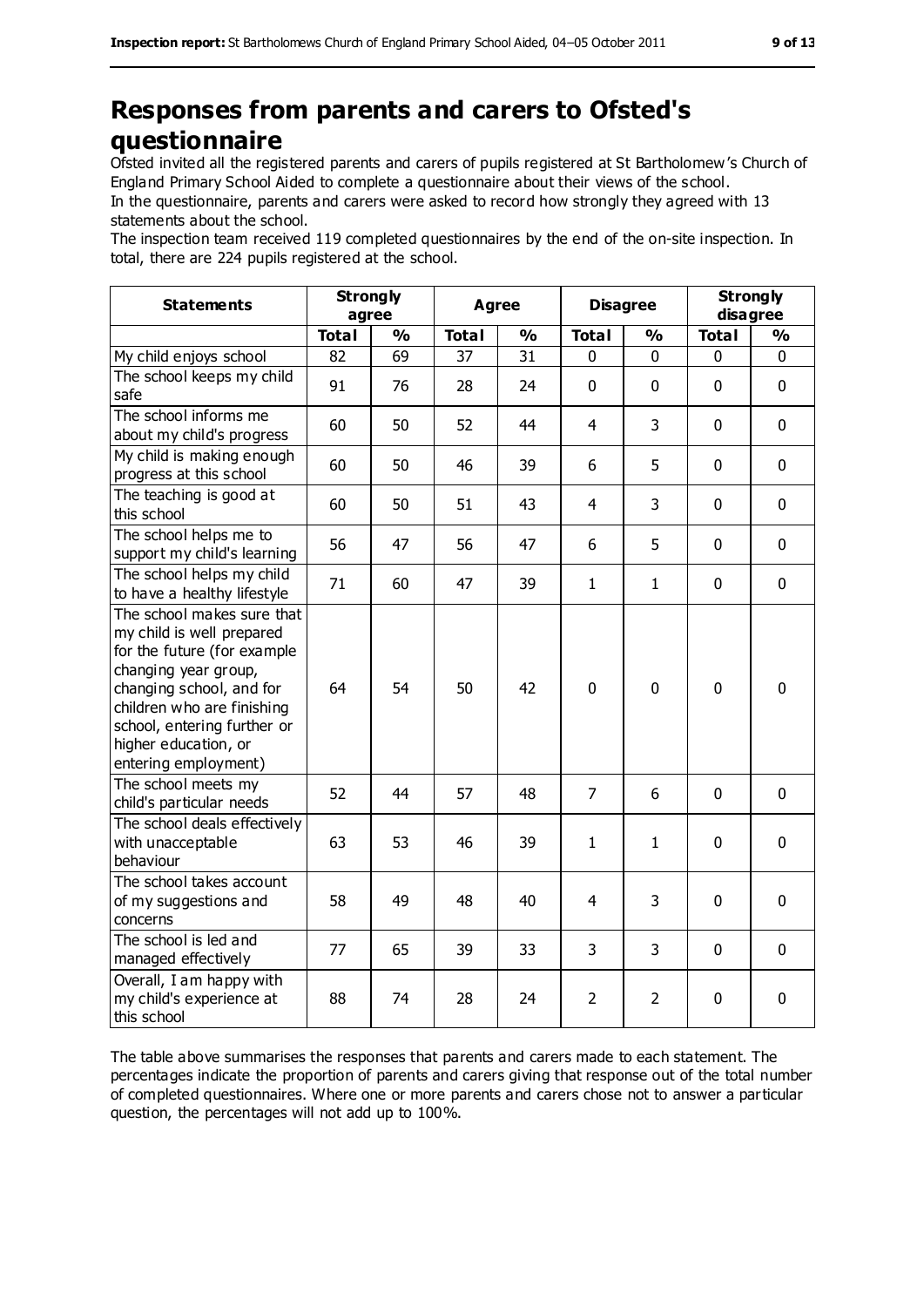## **Glossary**

## **What inspection judgements mean**

| <b>Grade</b> | <b>Judgement</b> | <b>Description</b>                                                                                                                                                                                                               |
|--------------|------------------|----------------------------------------------------------------------------------------------------------------------------------------------------------------------------------------------------------------------------------|
| Grade 1      | Outstanding      | These features are highly effective. An outstanding<br>school provides exceptionally well for all its pupils'<br>needs.                                                                                                          |
| Grade 2      | Good             | These are very positive features of a school. A school<br>that is good is serving its pupils well.                                                                                                                               |
| Grade 3      | Satisfactory     | These features are of reasonable quality. A<br>satisfactory school is providing adequately for its<br>pupils.                                                                                                                    |
| Grade 4      | Inadequate       | These features are not of an acceptable standard. An<br>inadequate school needs to make significant<br>improvement in order to meet the needs of its pupils.<br>Ofsted inspectors will make further visits until it<br>improves. |

#### **Overall effectiveness of schools**

|                          | Overall effectiveness judgement (percentage of schools) |      |                     |                   |
|--------------------------|---------------------------------------------------------|------|---------------------|-------------------|
| <b>Type of</b><br>school | <b>Outstanding</b>                                      | Good | <b>Satisfactory</b> | <b>Inadequate</b> |
| Nursery schools          | 43                                                      | 47   | 10                  |                   |
| Primary schools          | 6                                                       | 46   | 42                  |                   |
| Secondary<br>schools     | 14                                                      | 36   | 41                  | 9                 |
| Sixth forms              | 15                                                      | 42   | 41                  | 3                 |
| Special schools          | 30                                                      | 48   | 19                  | 3                 |
| Pupil referral<br>units  | 14                                                      | 50   | 31                  |                   |
| All schools              | 10                                                      | 44   | 39                  |                   |

New school inspection arrangements were introduced on 1 September 2009. This means that inspectors now make some additional judgements that were not made previously.

The data in the table above is for the period 1 September 2010 to 08 April 2011 and are consistent with the latest published official statistics about maintained school inspection outcomes (see [www.ofsted.gov.uk\)](http://www.ofsted.gov.uk).

The sample of schools inspected during 2010/11 was not representative of all schools nationally, as weaker schools are inspected more frequently than good or outstanding schools.

Percentages are rounded and do not always add exactly to 100. Sixth form figures reflect the judgements made for the overall effectiveness of the sixth form in secondary schools, special schools and pupil referral units.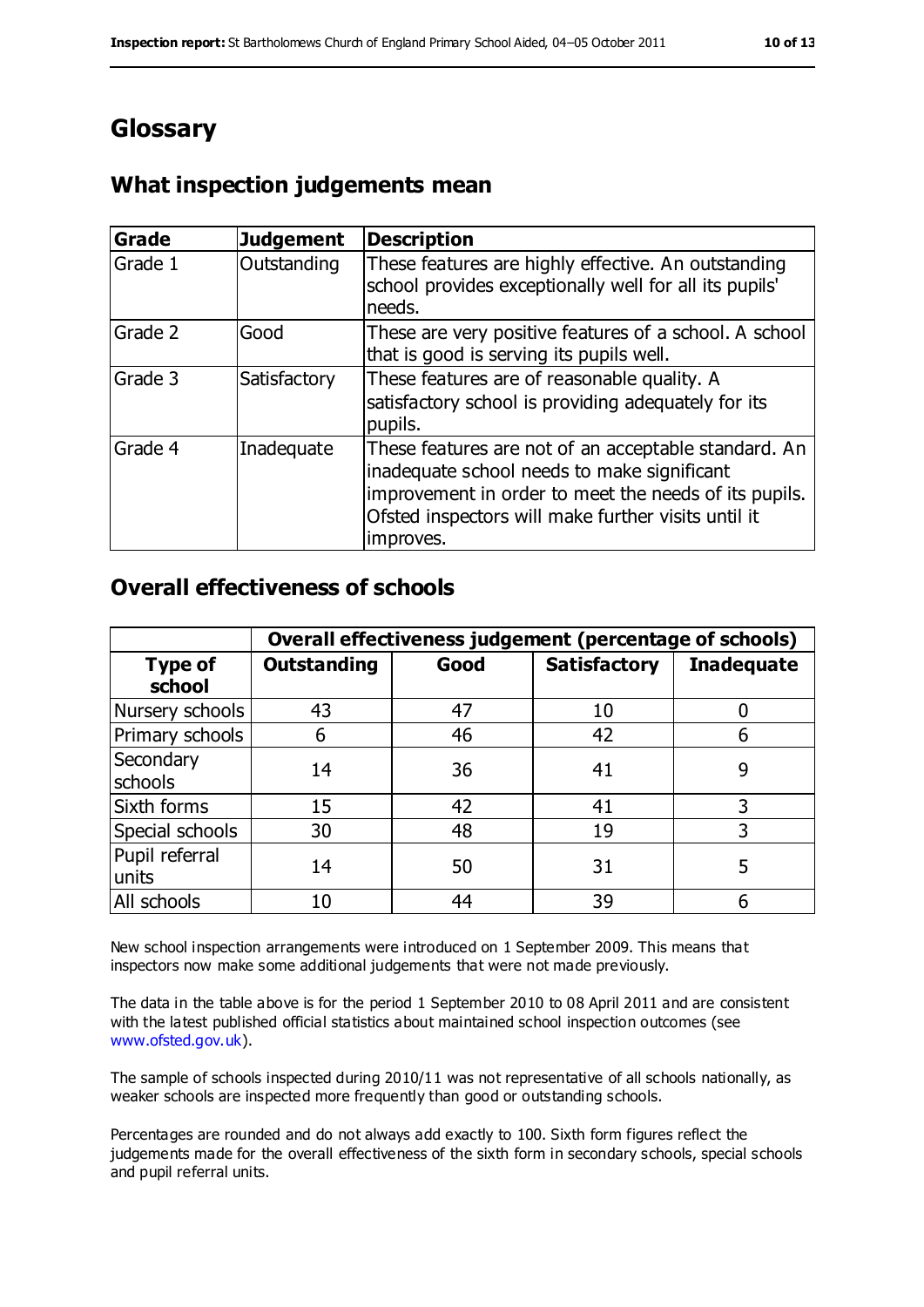# **Common terminology used by inspectors**

| Achievement:               | the progress and success of a pupil in their<br>learning, development or training.                                                                                                                                                                                                                                                          |  |  |
|----------------------------|---------------------------------------------------------------------------------------------------------------------------------------------------------------------------------------------------------------------------------------------------------------------------------------------------------------------------------------------|--|--|
| Attainment:                | the standard of the pupils' work shown by test<br>and examination results and in lessons.                                                                                                                                                                                                                                                   |  |  |
| Capacity to improve:       | the proven ability of the school to continue<br>improving. Inspectors base this judgement on<br>what the school has accomplished so far and on<br>the quality of its systems to maintain<br>improvement.                                                                                                                                    |  |  |
| Leadership and management: | the contribution of all the staff with<br>responsibilities, not just the headteacher, to<br>identifying priorities, directing and motivating staff<br>and running the school.                                                                                                                                                               |  |  |
| Learning:                  | how well pupils acquire knowledge, develop their<br>understanding, learn and practise skills and are<br>developing their competence as learners.                                                                                                                                                                                            |  |  |
| Overall effectiveness:     | inspectors form a judgement on a school's overall<br>effectiveness based on the findings from their<br>inspection of the school. The following<br>judgements, in particular, influence what the<br>overall effectiveness judgement will be.                                                                                                 |  |  |
|                            | The school's capacity for sustained<br>П<br>improvement.<br>Outcomes for individuals and groups of<br>pupils.<br>$\blacksquare$ The quality of teaching.<br>The extent to which the curriculum meets<br>pupils' needs, including, where relevant,<br>through partnerships.<br>The effectiveness of care, guidance and<br>a seri<br>support. |  |  |
| Progress:                  | the rate at which pupils are learning in lessons<br>and over longer periods of time. It is often<br>measured by comparing the pupils' attainment at<br>the end of a key stage with their attainment when<br>they started.                                                                                                                   |  |  |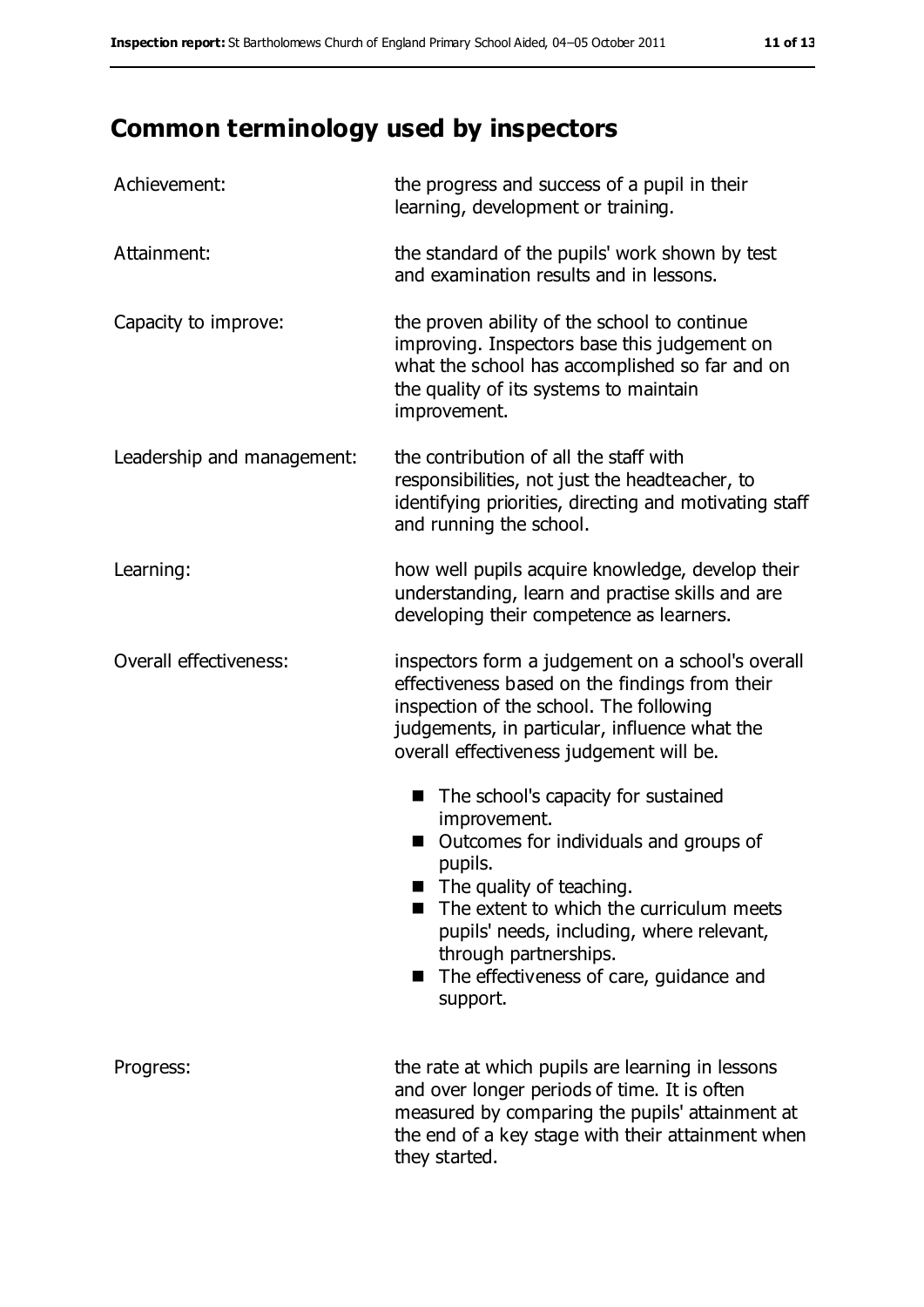#### **This letter is provided for the school, parents and carers to share with their children. It describes Ofsted's main findings from the inspection of their school.**



6 October 2011

Dear Pupils

#### **Inspection of St Bartholomew's Church of England Primary School Aided, Newcastle-upon-Tyne NE12 8AE**

I want to thank all of you for the extremely friendly welcome that you gave us when we inspected your school. We found the time we spent talking to you, your teachers and other adults extremely enjoyable and rewarding. We were very impressed by your excellent behaviour and your keenness to learn in lessons. Your attendance and the support that your parents and carers give to the school are outstanding. You clearly like school and the exciting learning experiences you tell us it gives you. You feel safe and find the teachers help and care for you and that they work hard. You appreciate how the headteacher leads the school and feel that you can turn to her or other adults for help if you need it.

In order to help you make even better progress and to improve the school further, we have asked the school's leaders, teachers and governors to:

- make sure that the activities you are given in lessons always challenge you to learn as well as you can
- make sure your teachers always provide you with the information you need to improve when they mark your work
- give you the chance to check regularly for yourselves how well you are learning
- **EXECUTE:** ask those teachers who are subject leaders to help other teachers in their subjects when they can
- make sure that the governing body checks closely with school leaders that your school is improving as well as it should.

I am sure you will all help make your school better by continuing to work hard and play together well.

Yours sincerely

Frank Cain Lead Inspector